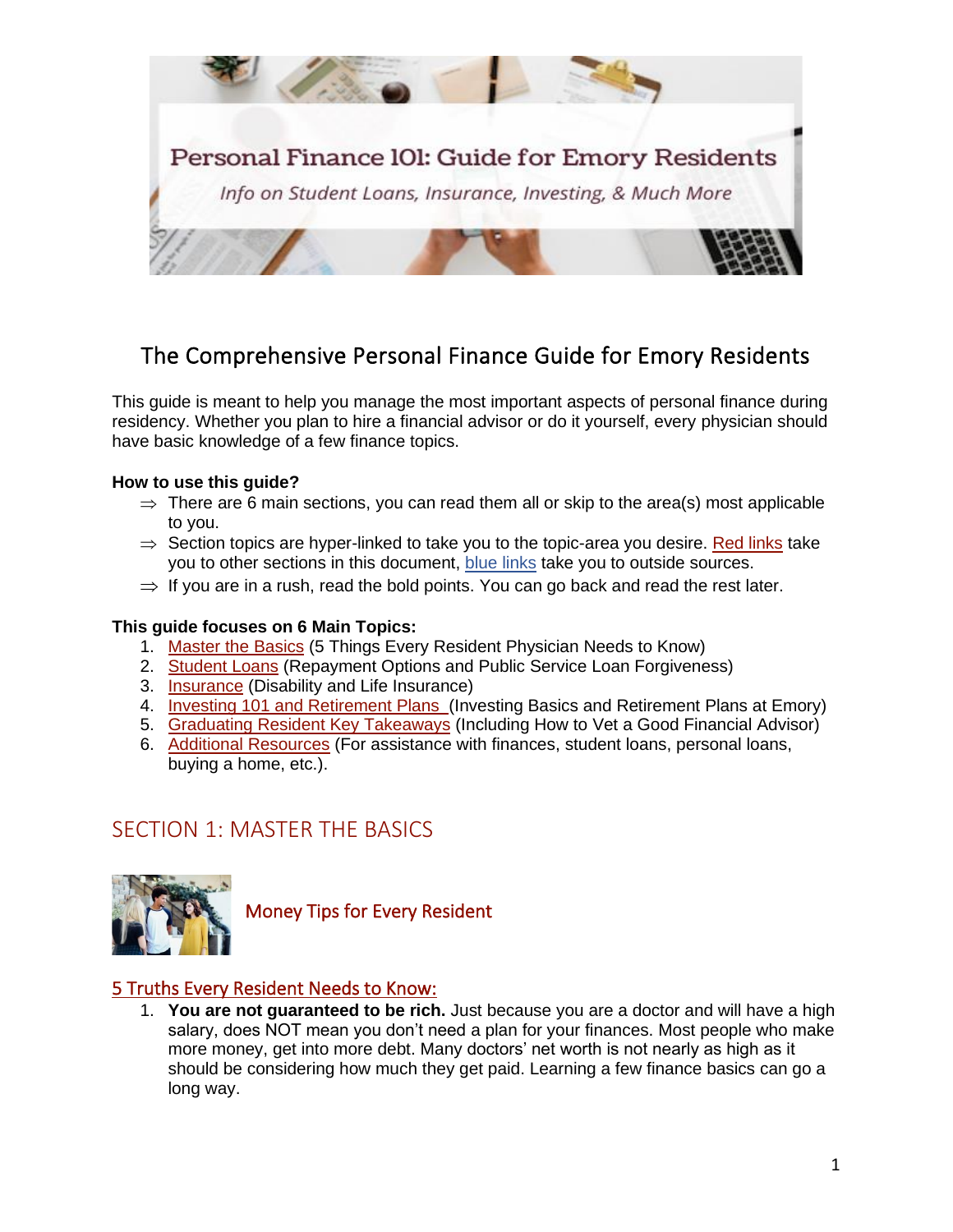

- 2. **Have a plan for your student loans.** Choosing to "deal with it later" is NOT a plan. Read about the different repayment options and choose one, likely an income-driven repayment plan, so that your payments are affordable in residency. (More info on student loans in Section 2 of this guide.)
- 3. **Spend less. Save more. Minimize debt.** Try to live below your means. Create a budget if you need to. Avoid accumulating credit card debt. Save money in an emergency fund. Try to pay for vacations in cash. The goal in residency is to keep your head above water financially and avoid getting into more debt.
- 4. **Get Insurance.** As Emory resident docs, you have free health insurance but that isn't all the insurance you need. Every resident physician needs long-term disability insurance. You get a small amount through Emory but that is unlikely to be enough. Most residents and attendings will need to purchase additional disability insurance coverage. If you have a spouse, kids, or family members that you support financially, you may also need to purchase additional life insurance. (More info on this in Section 3 of the guide.)
- <span id="page-1-0"></span>5. **Think twice before you buy a house.** Owning a home can be a major milestone and lifelong dream, but it may not be wise to do so in residency. You cannot just compare the monthly mortgage price to the monthly rent price and make your decision. There are additional fees and costs associated with home ownership that can be challenging to deal with as a resident. Here's a blog post that explains more about it: 10 Reasons Why [Residents Shouldn't Buy A House](https://www.whitecoatinvestor.com/10-reasons-why-residents-shouldnt-buy-a-house/) and another article about it: [I don't plan to buy a home](https://www.kevinmd.com/blog/2019/03/i-dont-plan-to-buy-a-home-after-medical-school-here-are-12-reasons-why.html)  [after medical school. Here are 12 reasons why.](https://www.kevinmd.com/blog/2019/03/i-dont-plan-to-buy-a-home-after-medical-school-here-are-12-reasons-why.html) Do what is best for your family, but make sure you consider *all* the costs before you make the decision to rent vs buy.

# SECTION 2: STUDENT LOANS



Student Loans 101

# To-Do-List for Student Loans After You Graduate Med School:

- 1. **See how much student loan debt you have.** If you aren't sure, find out through [The](https://studentaid.gov/)  [U.S. Department of Education's office of Federal Student Aid.](https://studentaid.gov/) Your amount of student loan debt is the amount you borrowed plus the amount of interest that has accrued.
- 2. **Figure out the name of your loan servicer.** (that's the name of the company who collects your student loan payments i.e., like Navient, Great Lakes, Fedloans, or Nelnet. etc.)
- 3. **Decide if you want to consolidate your loans with the federal government or refinance them with a private company.** Consolidation is when you combine all your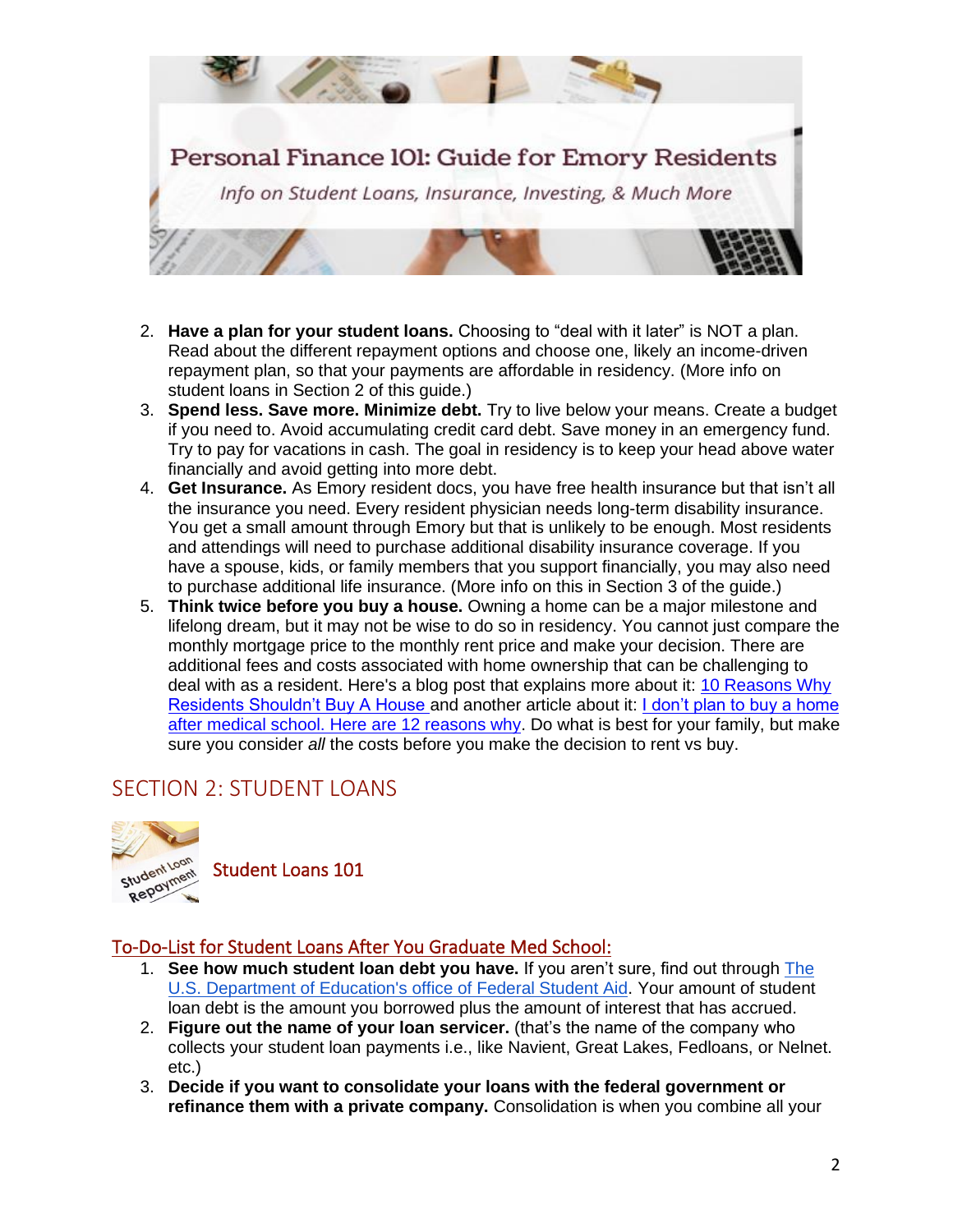

loans from each semester of school into one giant loan (the interest rate you get is the average of the interest rates on all the loans). Many residents choose to do this to make things easier to track. Refinancing is when you go to a company outside of the federal government to combine all your loans into 1 loan *and* get a lower interest rate. This may save you money in the long run and it is usually done via a private company like Sofi. However, refinancing makes you ineligible for federal student loan forgiveness programs. My point? If you think you may qualify for a student loan forgiveness program such as public service loan forgiveness, do not refinance your federal loans.

- 4. **Enroll in an income-driven repayment plan.** Once you graduate med school, you will be automatically enrolled into the standard repayment plan with monthly payments that will likely be higher than you can afford. Most residents enroll in an income-driven repayment plan like RE-PAYE (revised-pay-as-you-earn) or PAYE (pay-as-you-earn). Doing so makes your payments more affordable and is a requirement to get public service loan forgiveness. You can sign up at any time, although it is ideal to enroll in the June or July after you graduate from medical school. (If you filed your taxes as a 4th year medical student your student loan payment under RE-PAYE or PAYE will be \$0 for the first year). You can [read about the different student loan plan options.](https://studentaid.gov/manage-loans/repayment/plans/income-driven)
- 5. **Consider signing up for public service loan forgiveness.** This program will forgive your student loans after you make 10 years' worth of income-driven student loan payments. It's free, simple to enroll, and has no penalty if you change your mind later and choose not to do the program:Take a few minutes to fill out the [public service](https://studentaid.gov/sites/default/files/public-service-application-for-forgiveness.pdf)  [application for forgiveness form.](https://studentaid.gov/sites/default/files/public-service-application-for-forgiveness.pdf) (More information about public service loan forgiveness below).

# Which Income-Driven Student Loan Plan Should You Choose?

- **Most residents choose PAYE (pay-as-you-earn) or RE-PAYE (revised-pay-as-youearn).** Technically there are 4 different income-driven repayment options, but PAYE and RE-PAYE are the most applicable to residents and anyone who took out loans after 2007.
- **RE-PAYE is ideal for those who are unmarried or who's spouse doesn't make much money.** It caps your payments at 10% of your discretionary income. Pays interest from your subsidized loans (undergrad loan) for 3 years and pays ½ of the unpaid interest on your unsubsidized loans (med school loans) each year. However, it will take into account your spouse's salary when determining your income-based payments and does not have a cap on how high your payments will be when you become an attending..
- **PAYE is ideal for those who are married to a spouse that makes a decent amount of money.** It caps your payments at 10% of your discretionary income, but unlike RE-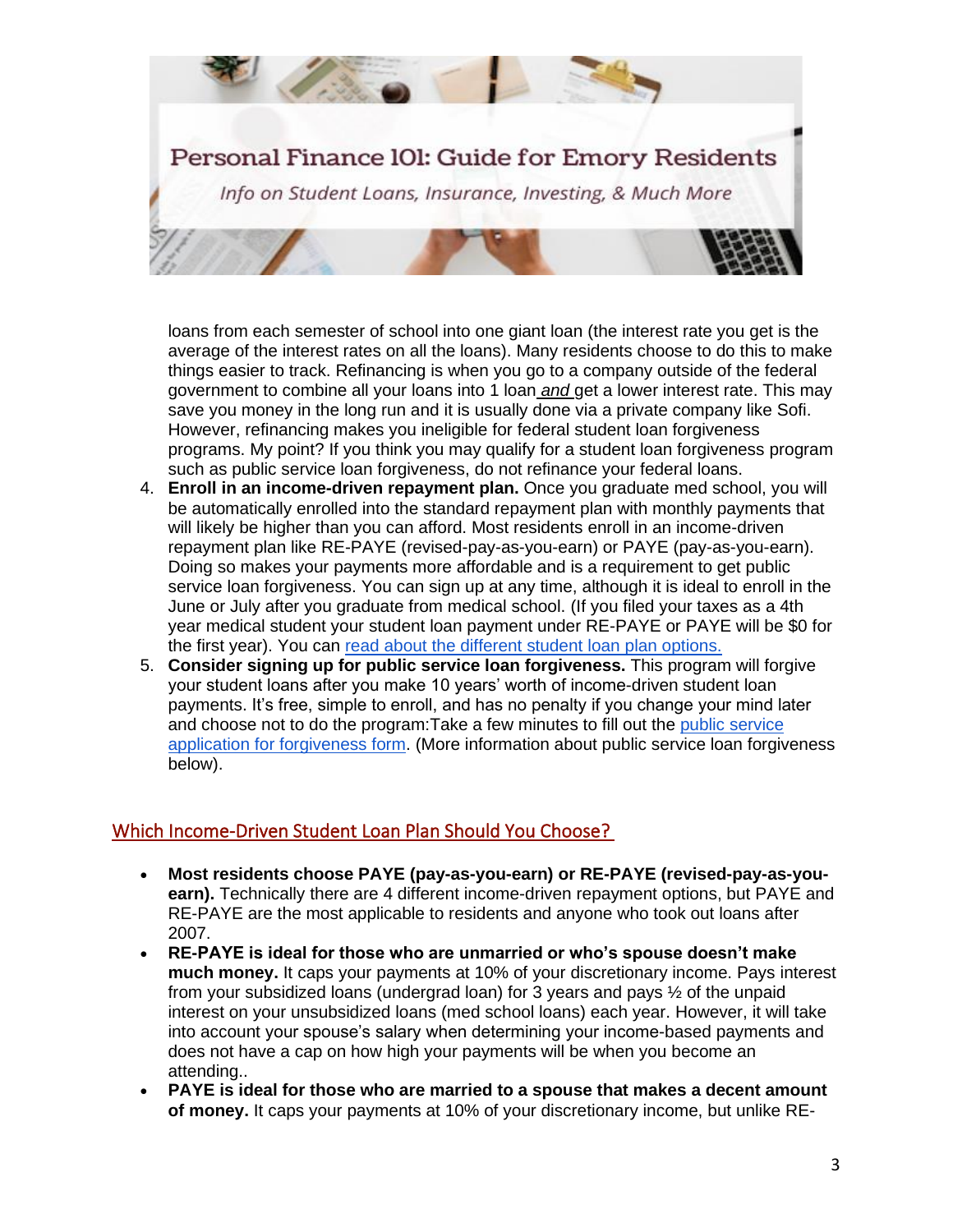

PAYE, your payment cannot exceed what you'd owe monthly on your loan if you were paying it on a normal 10-year repayment plan. In other words, there is a cap to how high your monthly payments can be. RE-PAYE does not have this cap. With PAYE, the interest on your subsidized loans (undergrad loans) is paid for 3 years and your spouse's salary is not used to determine your income driven payments, if you file your taxes separately. The downside of PAYE is that the government will not pay any unsubsidized (med school) loan interest.

- **The ideal plan for you may change when you transition from resident to attending.** As a resident, it is possible that Re-PAYE may be your best bet because of the interest subsidy. When you become an attending, it is possible that PAYE may be your best bet since there will be a cap to how high your payments will be as your salary increases. Although you can switch from one plan to another as a resident, as an attending your ability to switch plans depends on your student loan to income ratio at that time. The solution? Switch plans before your income skyrockets. This means you may need to switch plans the year you finish residency or training.
- **You may need to hire a tax consultant and/or a student loan advice company.** These types of companies can help you determine the best student loan plan for you if you aren't sure. They can also run the numbers to help you decide if it makes more sense to refinance your loans or go for public service loan forgiveness. The advice may cost several hundred dollars but may save you tens of thousands of dollars in interest over the years. Many residents have found companies like [Student Loan Advice](https://studentloanadvice.com/partner/emory-residency/) and [Student Loan Tax Experts](https://studentloantaxexperts.com/services/) helpful. You can read a blog that explains all the options in more detail: [The Best Student Loan Repayment Plans for Medical Students and](https://www.careermoneymoves.com/blog/2019/4/2/the-best-student-loan-repayment-plans-for-medical-students-and-residents)  [Residents.](https://www.careermoneymoves.com/blog/2019/4/2/the-best-student-loan-repayment-plans-for-medical-students-and-residents)



Public Service Loan Forgiveness (PSLF)

**What is PSLF?** A federal program that will forgive your student loans after you make 10 years of qualifying payments towards your loans.

# **The requirements are that you:**

- work for a non-profit institution (Emory qualifies)
- work full-time (average of 30 hours per week)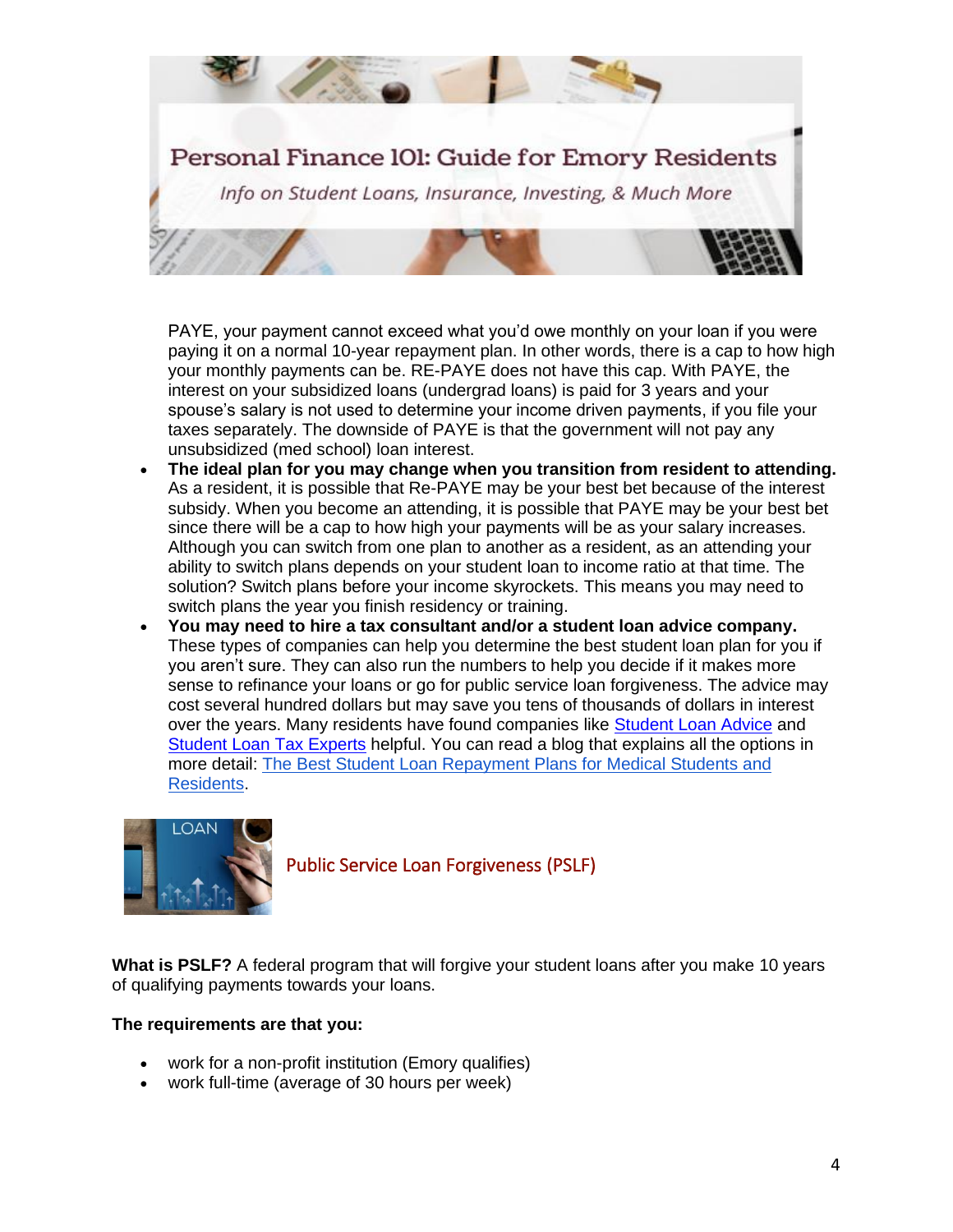

- have qualified direct federal student loans (or consolidate into a direct federal student loan)
- enroll in an income-driven repayment plan (like PAYE or RE-PAYE)
- make a total of 120 qualified payments (which is 10 years' worth of payments and they do not have to be consecutive)

# **Additional info:**

- You can [read more about public service loan forgiveness on the official federal student](https://studentaid.gov/manage-loans/forgiveness-cancellation/public-service#full-time-employment)  [loan website.](https://studentaid.gov/manage-loans/forgiveness-cancellation/public-service#full-time-employment)
- A [blog that explains the public service loan forgiveness program.](https://www.careermoneymoves.com/blog/2019/4/7/trying-to-get-your-student-loans-forgiven-consider-for-public-service-loan-forgiveness)
- White Coat Investor (one of the largest physician finance blogs/platforms) has a podcast [called Milestones to Millionaire \(available on apple podcasts\).](https://www.whitecoatinvestor.com/milestonestomillionaire/) On this show some of the doctors who have gotten public service loan forgiveness talk about how they did it.
- You can also [read more about how to avoid a catastrophe with public service loan](https://www.whitecoatinvestor.com/how-to-avoid-a-pslf-catastrophe/)  [forgiveness and why so many people got denied in the past.](https://www.whitecoatinvestor.com/how-to-avoid-a-pslf-catastrophe/)
- The [Public Service Loan Forgiveness \(PSLF\) form](https://studentaid.gov/sites/default/files/public-service-application-for-forgiveness.pdf) to officially enroll takes 2 minutes to fill out. Make sure you fill out Section 2 correctly. The Emory EIN for question 2 is 58- 0566256. Use 1599 Clifton Road for the address. Use a start date of July 1 (and the year you started training). Check "no" for question 9 and check "yes" for question 10. Have your program director or program coordinator sign section 4. Fax the form to FedLoans or upload it on your portal within Fedloans.

# SECTION 3: INSURANCE: Figure out what you need and what you don't



<span id="page-4-0"></span>Disability Insurance

# **Why you should get it:**

• It protects your income. If you get disabled or are unable to work full-time as a doctor (due to a car accident, medical illness, mental health diagnosis, etc), then disability insurance will help compensate you for the income you lost up until you turn 65 or return back to work.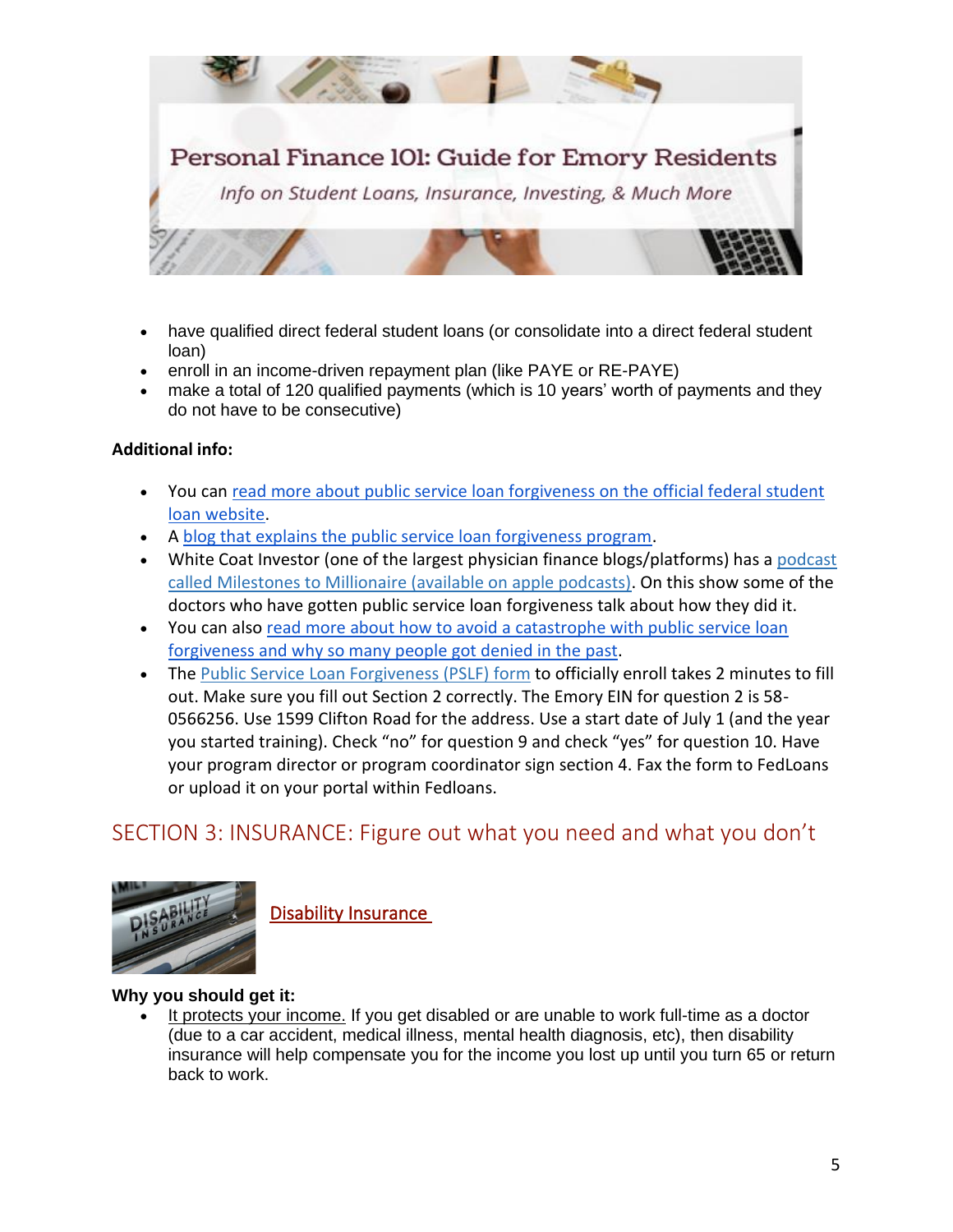

• Many ppl have student loans, a mortgage, or family members who rely on their income. If you get disabled and can't work, how will you pay your student loans? How will you support yourself or your family financially? Having disability insurance is critical.

#### **Basics to know:**

- **The max amount of disability insurance you can get as a resident is \$5K per month or \$60K per year.** There is a cap on how much you can get as a resident because companies can't insure you more than your current income. Once you become an attending, you can increase your benefit to account for your higher salary. Some docs have a policy that will pay them \$15K per month.
- **The policy should be specific to your medical specialty.** If you are a surgeon who can't operate any more, you want to make sure your policy will still pay you even if you could technically still work in another specialty like primary care. This specificity to your specialty is referred to as "true own-occupation disability insurance."
- **It's not cheap.** Expect to pay at least \$100/month as a resident. The policy is cheaper the younger you are. It's also cheaper for males and cheaper in certain states vs others.
- **You need some added protections called "riders."** Most people get a rider for a Costof-Living-Adjustment aka C.O.L.A. (your payout increases with inflation), future purchase option (so you can increase your coverage when you are an attending without having to requalify), partial disability and recovery (so you get paid even if you are able to work part-time), and student loans (so they give you even more money to cover the cost of your student loans).
- **It's usually better to get disability insurance through an independent insurance agent.** An independent agent shops around to get quotes for you from several different insurance companies. You then compare rates from the companies and choose the policy you like best. There may also be disability insurance policies you can purchase through your specialty organization or the AAMC. Be wary of large group policies through these entities though. Sometimes large group policies aren't specific to your specialty, may not carry over with you if you leave the organization, and tend to cancel out other group policies and benefits you may already have through your employer. It's usually best to get your own policy from an independent insurance agent if you can.
- **You could be denied coverage for certain medical conditions.** If you have been diagnosed with cancer or even a chronic condition like diabetes or a mental health disorder, insurance companies may be reluctant to give you disability coverage or may charge you a very high price for it. Talk to an independent insurance agent before you apply for coverage so they can help you determine the best course of action. In these instances, you may need to get coverage through your residency program or through your specialty specific organization.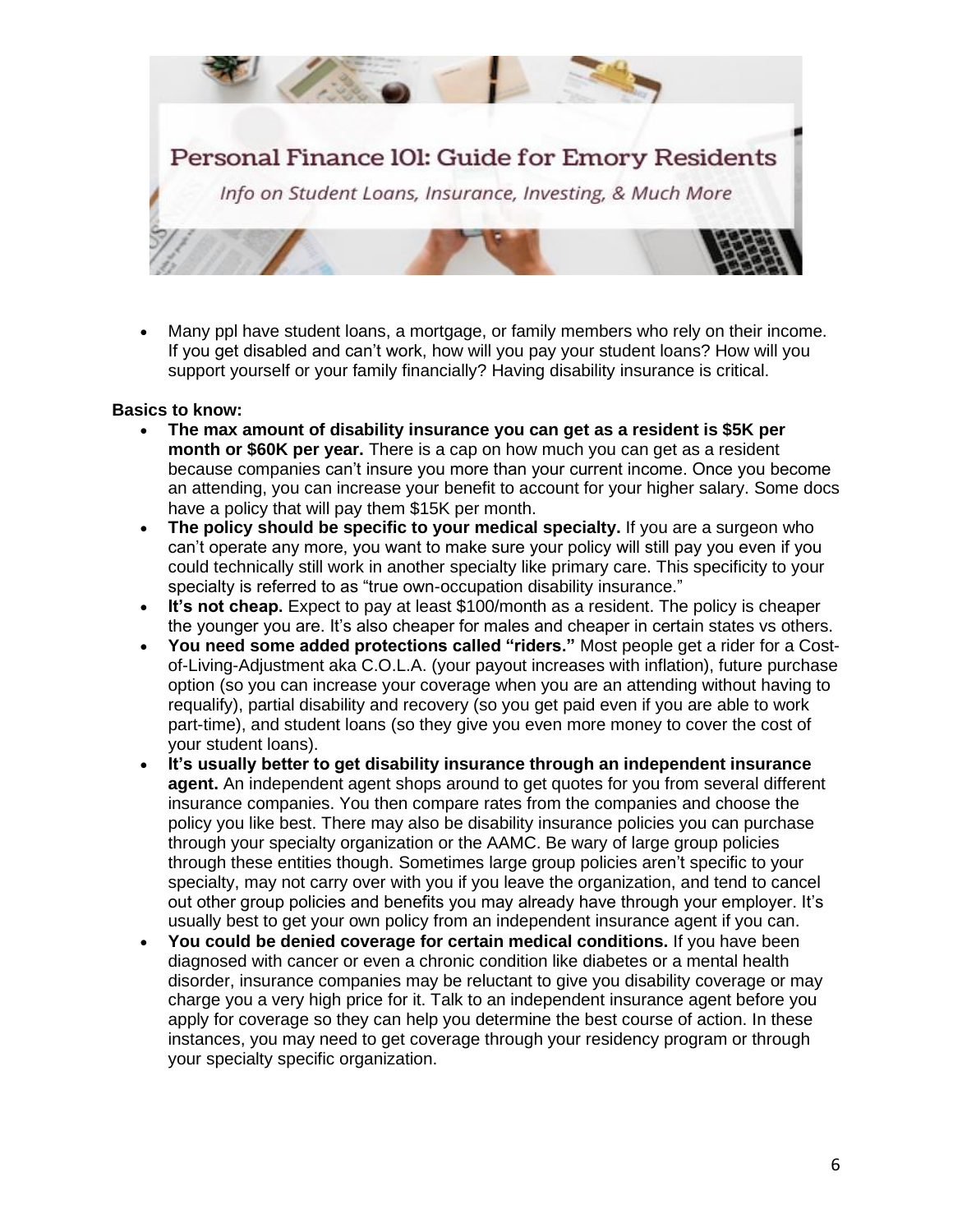

## **Additional Info:**

- You can [read more about disability insurance.](https://www.whitecoatinvestor.com/individual-disability-insurance-basics/)
- Here are some [things I learned when I bought my policy as an intern.](https://www.kevinmd.com/blog/2019/06/9-things-i-learned-when-purchasing-disability-insurance.html)
- White Coat Investor has a list of vetted agents who sell disability insurance to doctors [and you can choose one.](https://www.whitecoatinvestor.com/websites-2/insurance/) I chose [PKA Insurance group.](https://pkainsurance.com/)



Life Insurance

## **What does it do?**

- Provides money to your family/beneficiaries if you die.
- Allows you to leave your family enough money to last numerous years so that they don't go bankrupt or struggle financially after you pass away.

# **Who needs it?**

- Anyone who has a spouse, kids, or other people who depend on their income.
- As Emory employees, we get a one-time benefit of \$50,000. But this is likely not enough if you have dependents (a spouse or children) who rely on your income.
- General rule is to have 10x your income in life insurance. Most attendings get about \$2 million.

## **What kind should you get?**

- The two main types are "term" and "whole" life insurance.
- **Term Life Insurance**: Covers you for a certain "term" (usually 10 30 years). If you die during the term, your family gets the money. It's usually very cheap to purchase.
- **Whole Life Insurance**: Guaranteed benefit to your family at any age you die. It's usually very expensive to purchase.
- Since we will all die at some point, you can plan for that event and start investing money now to leave to your family once you pass away. You only need to insure yourself for the "term" or time period in which you are still building wealth (usually for the next 20-30 years). After that point, you should have a net worth high enough to leave to your family if you were to pass away. Thus, **most people, especially docs, will be fine with term life insurance. However, some people opt for whole life insurance for business or taxation purposes.**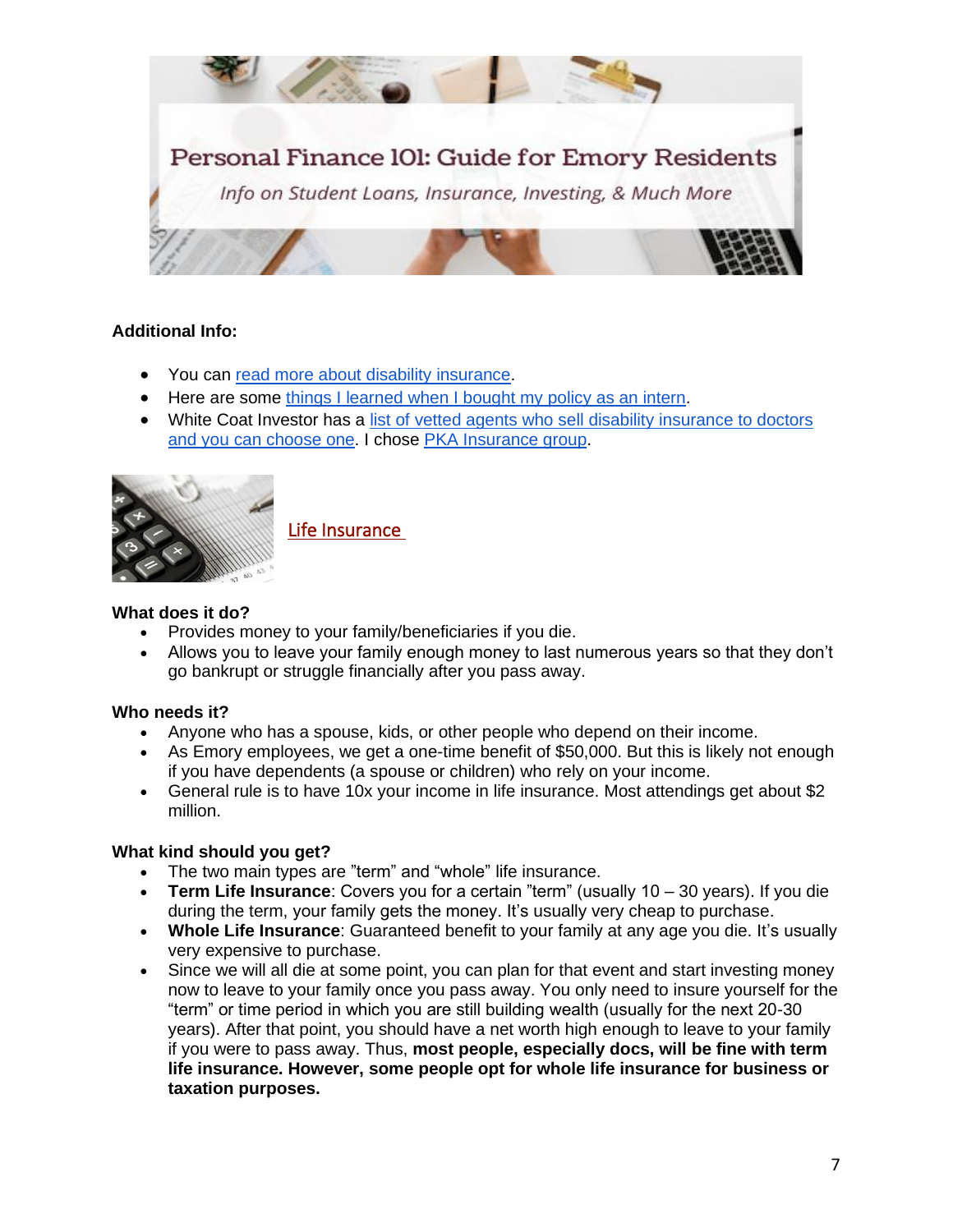

• Many financial advisors will seek to sell you whole life insurance. They may believe in the product but note that the person selling this to you makes a HUGE profit when you buy it, often tens of thousands of dollars in commissions. About [80% of people](https://www.whitecoatinvestor.com/the-statistic-whole-life-salesmen-dont-want-you-to-know/) who purchase whole life insurance instead of term life insurance try to get rid of that policy. If you opt to purchase a whole life insurance policy, make sure you understand the details.

## **Additional Info:**

- Many people don't need whole life insurance and you can read why: 6 Reasons I'm Not [Buying Whole Life Insurance \(and you shouldn't either\)](https://www.careermoneymoves.com/blog/2019/7/28/6-reasons-im-not-buying-whole-life-insurance-and-you-shouldnt-either) and [Why Term Life Insurance Is](https://thecollegeinvestor.com/2048/term-life-insurance/)  [Better Than Whole Life Insurance.](https://thecollegeinvestor.com/2048/term-life-insurance/)
- The White Coat Investor has a post that dispels the myths of whole life insurance but [also lists some instances in which it might be useful.](https://www.whitecoatinvestor.com/what-you-need-to-know-about-whole-life-insurance/)
- The Wall Street Physician has a [post about life insurance published on KevinMD.](https://www.kevinmd.com/blog/2018/01/physicians-guide-life-insurance.html)

# <span id="page-7-0"></span>SECTION 4: INVESTMENT BASICS AND RETIREMENT PLANS



Investing Basics

# Investing 101:

- **You can't just save your way to wealth.** Savings accounts offer low interest rates so your money will barely grow. Inflation is about 3% per year, so things go up in price over time (this means you are able to buy less with each dollar year after year). Investing allows you to accumulate exponentially more money over a shorter period of time, but it has more risk.
- **There are many different investment options.** Stocks (ownership of public company (Apple, Tesla, Google, Netflix). Bonds (loaning money to a company or the government with guaranteed interest). Mutual funds (groups of investments like stocks or bonds). Index mutual funds (groups of stocks or bonds that follow an index). There are also "alternative" investments like real estate, cryptocurrency, art, etc.
- **Think twice before buying individual stocks.** Many people think investing is picking which stocks and companies to purchase, but this is risky. Why? It's hard to know which stocks to buy. (Past performance does not predict future performance). Stock prices are unpredictable. (Even if a company is doing well, that doesn't mean its stock will keep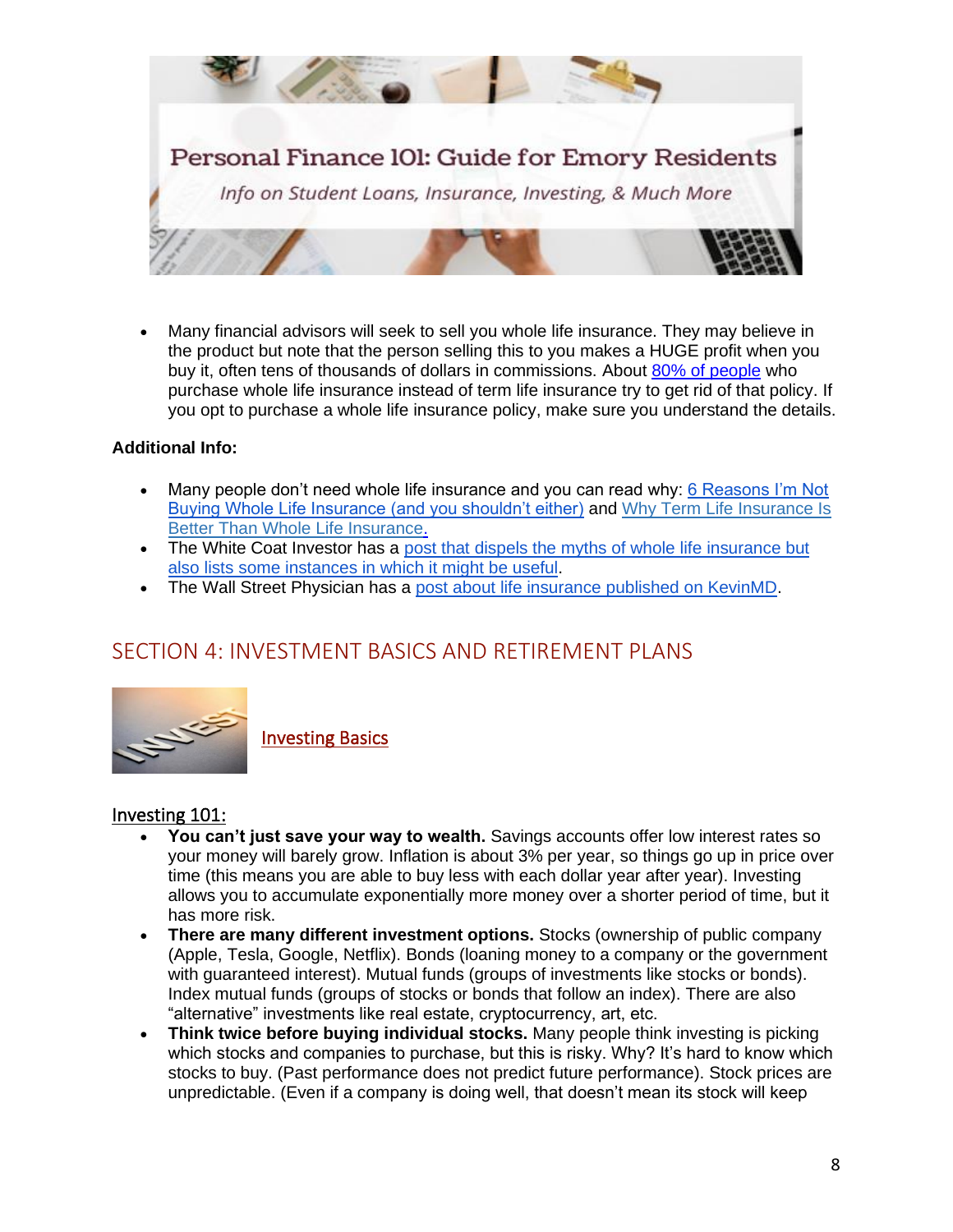

rising). Stock prices change often. (Based on investor mood, world events, economic trends, future predictions). It can be difficult to make a profit (you can easily lose money if you buy a stock while it's priced too high or sell a stock too early) and you must pay taxes on profits.

- **Many people invest in Index Mutual Funds.** Index mutual funds follow an "index" like the S&P 500, Total Stock Market Index, etc. Buying an index fund means you own a percentage of many different stocks from many different companies in a variety of industries. This provides diversification. If one company does poorly, then companies in other industries can help cushion the blow and prevent you from losing too much money. This makes index funds less risky than other investments. Index funds are passively managed which means you don't have to do any work, there are very little fees, and they are efficient. Average returns are 8-10% per year which beats most actively managed funds on wall street.
- **Consider lifecycle or target-date funds - the default investment option at Emory.** This default investing option at Emory is what happens to your money if you contribute to retirement accounts but don't specify what you want to invest in. It invests your money in the 4 most popular funds (Total U.S. Stock Market Index, Total International Stock Index, Total U.S. Bond Index, and Total International Bond Index). The percentage is usually 90% stocks and 10% bonds for people who are in their late 20s, early 30s. The percentage of stocks decreases and the percentage of bonds increases automatically as you age. (The thought is to have you take more risk - by investing in more stock index funds - when you are younger since the chance of you making a large profit is high, but to take less risk - by investing in more bond index funds - as you age because you will be closer to retirement and don't want to take the chance of losing lots of money).

## **Additional Info:**

- Some [ideas on how to design an investment portfolio.](https://www.whitecoatinvestor.com/designing-your-portfolio-part-5-putting-together-the-asset-allocation/)
- Info on how [to build a "lazy portfolio" that requires very little work.](https://www.bogleheads.org/wiki/How_to_build_a_lazy_portfolio)
- In case you want to know which index funds one of your fellow residents is invested in.



Retirement Plans

## **Why should you invest using retirement accounts?**

• You need to start investing now to make up for all the time you spent in school.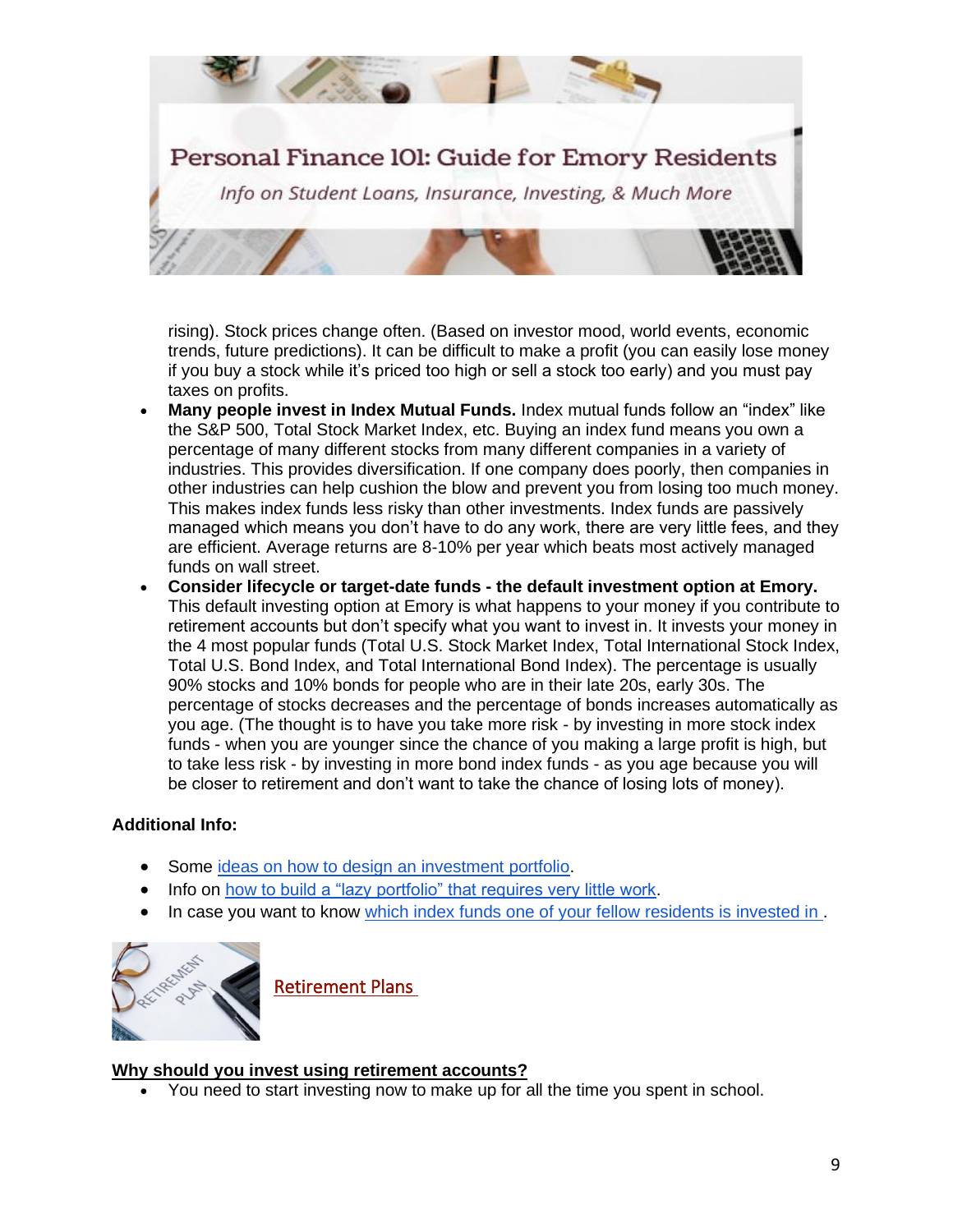

- You can't practice forever. You may want to work part time, retire early, or switch careers – this requires savings/investing.
- Can't just save money (because of inflation things go up in price each year), you need to invest. Investing allows you to accumulate money and build your net worth faster.
- Investing through retirement accounts has lots of perks. Using retirement accounts:
	- $\circ$  Allows you to keep more of your profits– since you pay much less in taxes.
	- $\circ$  May help you get extra "free" money to invest since you may get a contribution "match" from your job. All residents get an extra 1% of their salary per year from Emory in their retirement account. Attending physicians get an extra 6% of their salary put into retirement accounts and this amount can be increased to 9% depending on how much the physician decides to invest him or herself.
	- $\circ$  Can lower your taxable income which can decrease your monthly federal student loan payments.
	- $\circ$  Can help you invest on a more consistent basis since contributions are connected to your monthly paycheck.
	- $\circ$  Gives you more asset protection since money in these accounts is protected from your creditors.

## **What are the different types of retirement accounts?**

- There are many different retirement accounts.
	- o Some are tied to your employer (like a 401k, 403b, or 457).
	- o Some you can open on your own (like an Individual retirement account aka an IRA).
	- $\circ$  They each have different tax structures, income limits, and contribution limits.
- Basics of a 401K or 403b:
	- $\circ$  Pretax retirement plans offered by a corporation (401K) or nonprofit (403b). Here at Emory we have a 403b since Emory is a non-profit hospital.
	- o You do not pay taxes on money you put into it, it grows tax-free, you pay taxes when you take money out in retirement.
	- $\circ$  Max of \$19,500 per year (employee) or \$58,000 total (employer + employee) as of 2021
	- $\circ$  Pros of these accounts: Many employers offer a match, you can invest in a cheaper way, and it can lower your tax bill. (As an attending physician taxes will be your largest expense each year, likely more than your entire residency salary, so finding ways to lower your taxes by investing in retirement accounts may be beneficial).
	- $\circ$  Cons of these accounts: Penalty for taking it out too early, you can only invest in what your employer allows.
- Individual retirement account (I.R.A.)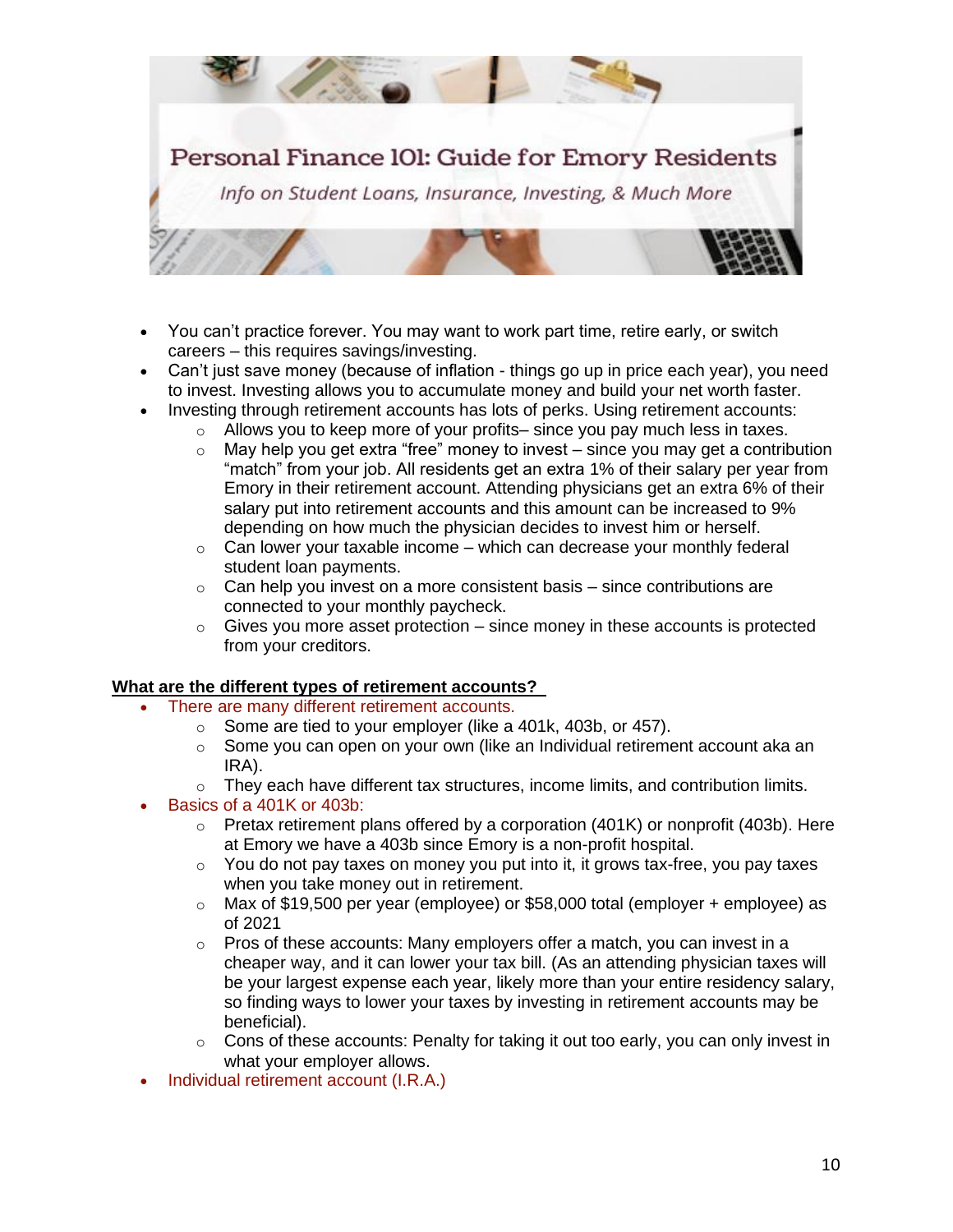

- $\circ$  Name of retirement account you can open on your own, not dependent on your employer
- $\circ$  Max contribution of \$6,000 per year for most people, \$7,000 if you are over age 50.
- **Roth Accounts** 
	- o Post-tax retirement account. Most common is Roth IRA it's not dependent on your employer. You can open it and contribute to it in addition to your work retirement plan.
	- $\circ$  You pay taxes on the money up front, it grows tax-free, you take your money and your profits out tax-free.
	- $\circ$  Roth IRA has an income limit, so you may have to do [backdoor Roth](https://www.whitecoatinvestor.com/backdoor-roth-ira-tutorial/) as an attending (this is when you contribute to IRA then convert that to a Roth IRA)
	- $\circ$  You can take your contributions out of a Roth IRA at any time with no penalty so money in this fund can serve as an extra emergency fund. Must keep profits in the account for at least 5 years to avoid a penalty.

#### **Which retirement account should you choose?**

- Up to you. Ideally both. You will like want both pre-tax and post-tax accounts in retirement. A Roth account costs you extra money in taxes now, but may save you money later. 403b may save you money in taxes now but may cost more in taxes later.
- Many people choose to prioritize Roth accounts when they are at a lower income level (like residency or fellowship) and pre-tax accounts like a 403b when they are at a higher income level (as an attending). If you are trying to lower your monthly student loan payments then doing a 403b may be helpful.

<span id="page-10-0"></span>Info about the [investment and retirement plan options at Emory.](https://www.hr.emory.edu/eu/_includes/documents/sections/benefits/discover-your-options-guide.pdf) Info about [what to do with money in your work retirement account when you change jobs.](https://www.careermoneymoves.com/blog/2021/7/10/what-to-do-with-work-retirement-accounts-when-you-change-jobs)

# SECTION 5: WHAT ALL GRADUATING RESIDENTS NEED TO KNOW

# To-do list for graduating residents:

#### **1. Have a plan for your student loans**

• Does your new fellowship or attending job qualify for Public Service Loan Forgiveness (PSLF)?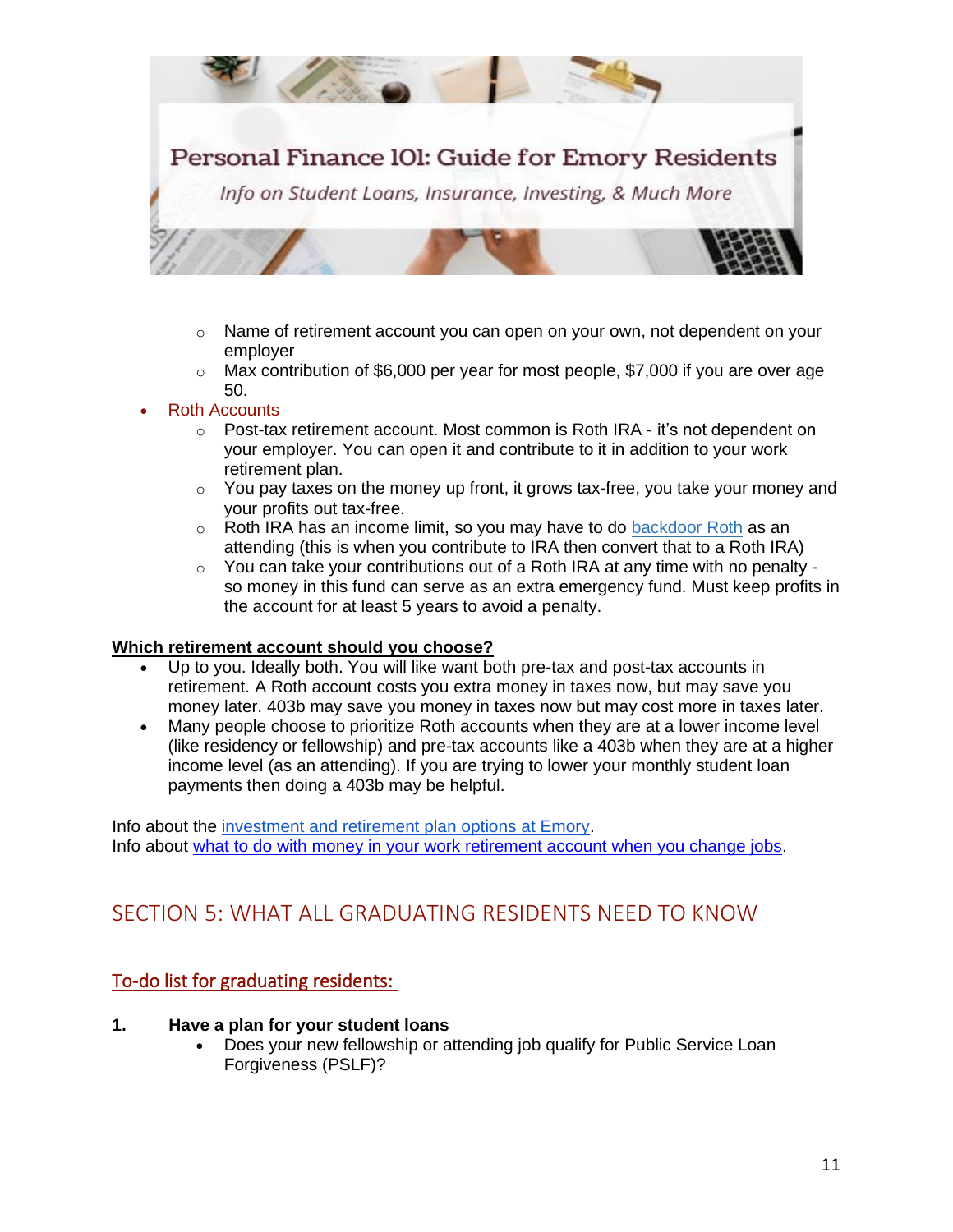

- Are you going to try to get PSLF through the government? If so, stay in an income driver repayment plan. If not, consider refinancing your loans for a lower interest rate.
- Are you in the correct income-driven repayment plan? Now that you're an attending with a much higher salary, you no longer need the interest subsidy perk of the RE-PAYE plan and likely need the payment cap under the PAYE plan. Your ability to switch from one plan to another depends on your income to student loan ratio at that time. My point? if you are going to switch plans, do so during training or the year you finish training. It may be worth it to hire a student [loan](https://studentloanadvice.com/partner/emory-residency/) or [tax consultant](https://studentloantaxexperts.com/services/) to run the numbers for you.

## **2. Make sure you have long-term, specialty-specific disability insurance**

- It protects your income in case you can't work as a doctor full-time
- Even if you got it as a resident, you likely need to upgrade your coverage
- Try to avoid group policies if you can since they usually cancel each other out when payments are made. Make sure you have your own individual policy that isn't tied to where you work
- Shop around and compare prices at different companies. An insurance agent will usually do this for you for free.

# **3. If someone else depends on your income, get term life insurance**

- This ensures your family is taken care of financially if you pass away before you are able to build wealth
- Many advisors will try to sell you whole life insurance, but most doctors will be fine with term life insurance.
- If no one depends on your income you may not need life insurance, but if you have a spouse, kids, or family members that you support financially make sure you have it.

# **4. Start Investing, but don't forget about taxes**

- Taxes are about to be your largest yearly expense (likely will be more than your entire residency salary, so investing in tax-efficient ways is essential).
- One of the most tax-efficient ways to invest is to max out your work retirement accounts each year (like your 403b). You can put up to \$19,500 in it each year.
- Once you max that out, consider a Roth IRA or Backdoor Roth IRA (which is how high income earners can still get money in Roth accounts). You can put \$6,000 in for yourself and another \$6,000 for your spouse (even if your spouse doesn't work).
- If you work in academics, you may also have access to a 457b. This type of account will allow you to invest another \$19,500 pre-tax (in addition to the money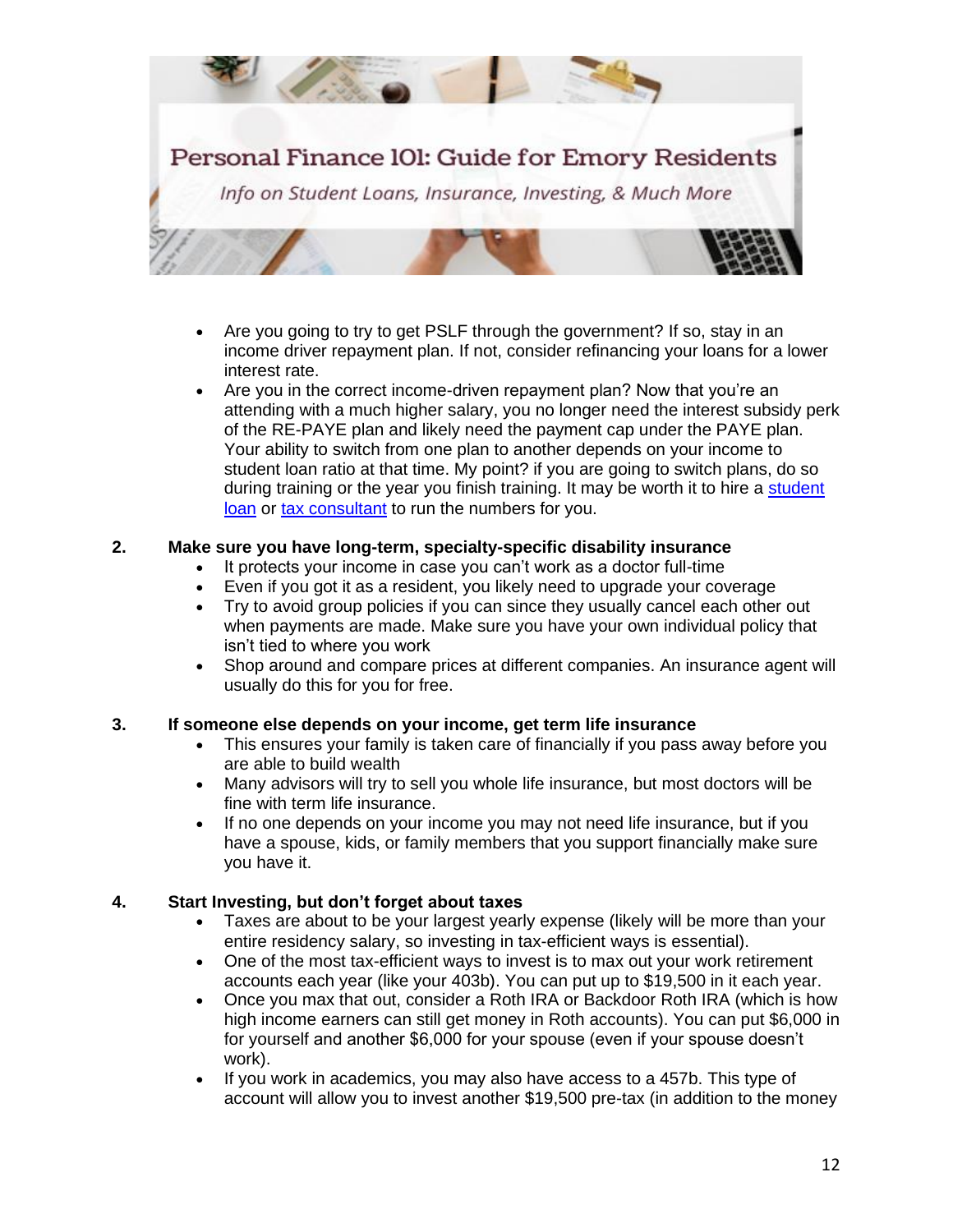

you already put in your 403b). This may be a good option to save yourself even more money in taxes.

- In the state of Georgia, and several other states, you can also save money on your state taxes by investing in a 529 account. (A 529 account allows you to invest money for your kids' college education. Yes, you can set up the account before you even have kids by opening it in your own name and changing it to your child's name once they are born)
- Try to invest in a way that maximizes profit but minimizes risk. Many people opt for index mutual funds (this is when you buy a percentage of all the stocks instead of picking and choosing individual stocks). Index mutual funds, unlike other mutual funds, are the most efficient, have the least expenses and earn an average of 8-10% on your money each year. It's usually the default option at most jobs.

### **5. Consider ways to pass on wealth to your kids**

- Your first goal should be to get your own finances in order by doing steps 1-4 above. However, when you finish residency and start making more money, you may want to think of ways to put your children in a good financial position as well.
- There are many different ways you can do this. First, do some estate planning and establish a living will. Secondly, consider using various accounts like: a custodial UGMA/UTMA account (to invest money on behalf of your child that he/she can spend how they like in their 20s), a 529 college savings account (that you can use to invest/save money for your kids college or private school tuition prior to college), a Roth IRA (that allows your child to use their earned income to start investing for their own retirement and build wealth at an early age), and a trust fund (through which you can pass on money and assets to your child however you desire).
- You can read more information about different ways to pass on wealth to your kids: [5 Ways to Pass Wealth to Your Kids](https://www.careermoneymoves.com/blog/2021/6/6/5-ways-to-pass-wealth-to-your-kids) and [My Children's Inheritance.](https://www.whitecoatinvestor.com/my-childrens-inheritance/)

## **Helpful Tips on Contract Review & Finding a Job after Residency**

- **Figure out what you want, write down things about your "ideal job" and start looking early.** Unlike in residency, you have a lot more control over your new job as an attending.
- You can speak to job recruiters (this is usually free) or even reach out to potential employers yourself if you have an idea on the type of job and location you want.
- **Almost everything is negotiable**. You can advocate for higher salary, paid sick leave, maternity leave, call schedules, working hours, benefits, student loan assistance, insurance, etc.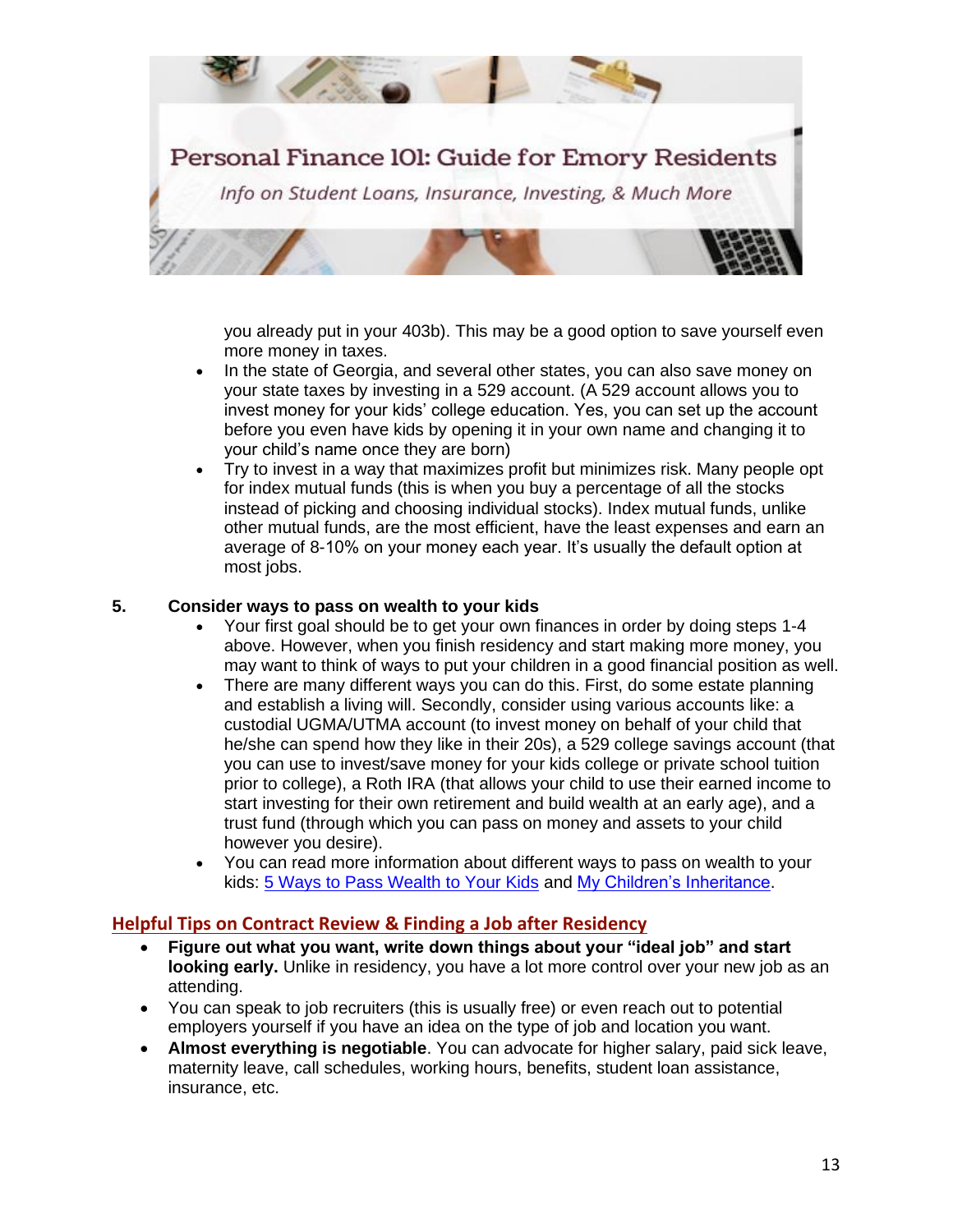

• **Have someone look over the contract.** Although you are smart, there may be things in your contract that may hurt you in the long run or other things not in the contract that you need. It can be hard to know the difference. Go to your program director then seek out a professional to review the contract for you. Some people can get free access to lawyers from their specialty specific national organizations, but if not, consider hiring [Resolve](https://www.resolve.net/) or [Contract Diagnostics.](https://www.contractdiagnostics.com/career-money-moves/) Both companies specialize in contract review for physicians.

## **Additional Info:**

- If you are vetting your first attending job, listen to this podcast episode on contract [negotiation.](https://www.youtube.com/watch?v=d883AMQL_LM) If you're a female physician, you may want to read this [blog post](https://mommd.com/keys-to-negotiating-a-contract-for-female-physicians/) on tips for contract negotiation for females.
- You can also read this blog on Ten Tips for contract negotiation that everyone needs to [know.](https://www.whitecoatinvestor.com/contract-negotiation-ten-tips-from-the-trenches/) There are a few other helpful blog posts on contract negotiation and common mistakes doctors make that you can find: [The Do's and Don'ts of Physician Contract](https://thephysicianphilosopher.com/the-dos-and-donts-of-physician-contract-reviews/)  [Reviews,](https://thephysicianphilosopher.com/the-dos-and-donts-of-physician-contract-reviews/) [5 mistakes this doctor made when negotiating his contract,](https://www.kevinmd.com/blog/2018/02/5-mistakes-doctor-made-negotiating-contract.html) and [5 Things You](https://thephysicianphilosopher.com/guides/5-things-you-must-know-about-physician-contract-reviews/)  [Must Know About Physician Contract Reviews.](https://thephysicianphilosopher.com/guides/5-things-you-must-know-about-physician-contract-reviews/)
- If you are considering your first academic attending job look at A Guide to Prepare for [Your First Job in Academic Medicine](https://www.aamc.org/media/23616/download) by the AAMC.
- If you are thinking of working as an independent contractor in locums-tenens type jobs for a few days, weeks or months at a time throughout the year (instead of having a fulltime salary position at one place for multiple years) read these blog posts from physicians on the pros and cons of doing locums tenens: [Locum Tenens Pros & Cons](https://www.physicianonfire.com/locumspros/) and [Locum Tenens: What You Need to Know.](https://www.whitecoatinvestor.com/locum-tenens/)

# How to vet a financial advisor:

Many doctors don't have the time or desire to learn about finance and perhaps want to hire a professional to do it for them. Maybe you feel the same way. If you are going to hire a financial advisor, make sure you vet him or her thoroughly! Here are some tips:

- Many financial advisors will try to work with you. Be selective in who you choose.
- **Decide if you want an advisor to make a financial plan that you can follow or if you want him/her to manage everything for you.** Those are 2 different costs. Paying 4 figures annually for an advisor is reasonable, 5 figures is likely too much.
- **Make sure you understand how the advisor gets paid.** Is there a flat fee, sliding scale, is it based on a % of money you have, or is it based on commissions from certain products they sell to you?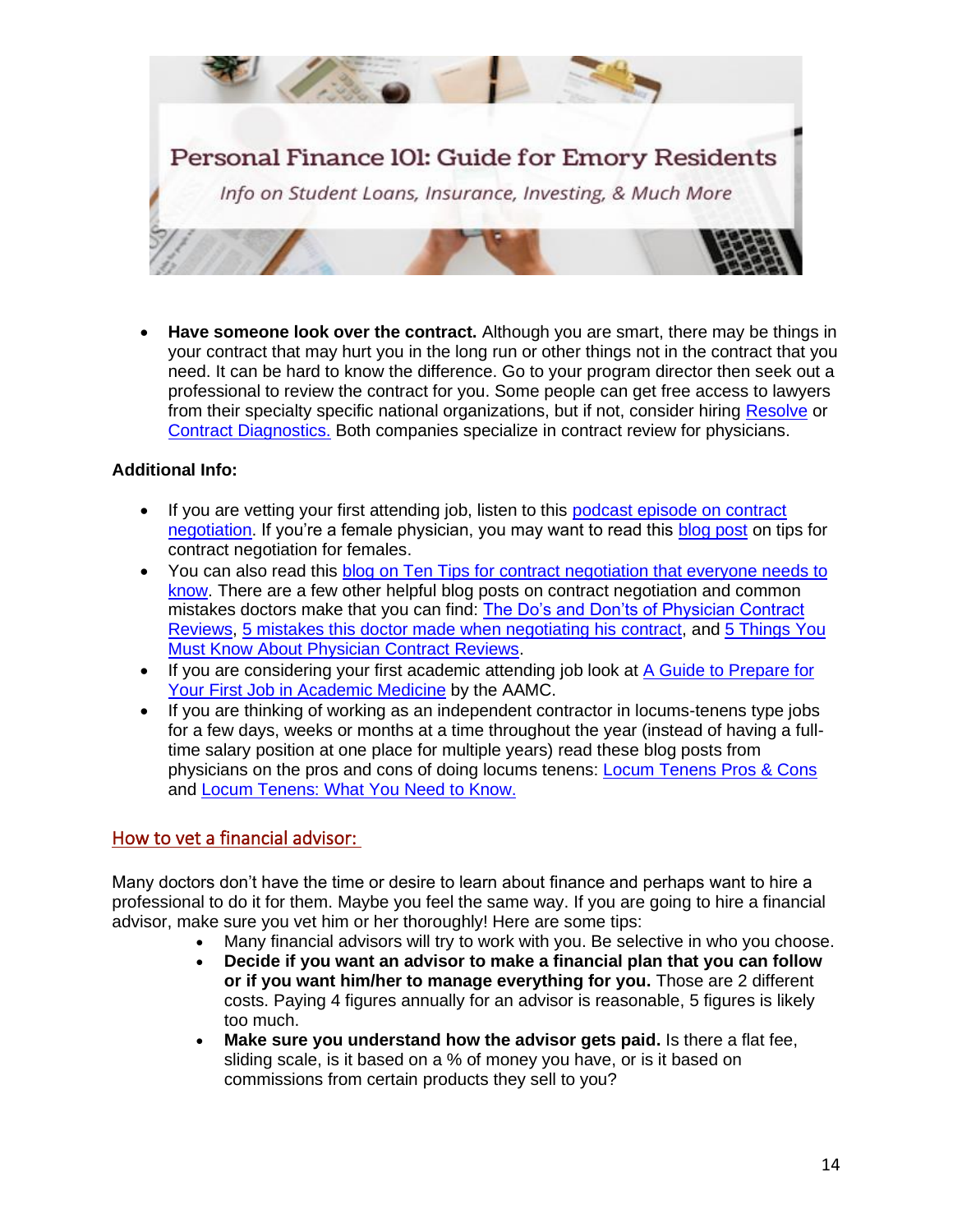

- Make sure your advisor can help with your most pressing needs like student loans and taxes. Also ensure he/she has certifications and experience.
- Be wary of anyone who tries to sell you whole life insurance or annuities (if they do, ask them how much they make in commissions if you buy it and be sure you thoroughly understand the details.)
- Make sure the advisor invests your money in efficient ways. Opt for index funds if you can

## **Additional Info**

- [Five questions to ask the person trying to be your financial advisor.](https://www.kevinmd.com/blog/2020/11/5-questions-to-ask-before-you-hire-a-financial-advisor.html)
- Here is another list of more specific questions to ask your financial advisor before you [hire him or her.](https://www.whitecoatinvestor.com/questions-to-ask-when-hiring-a-financial-adviser/)

# <span id="page-14-0"></span>SECTION 6: ADDITIONAL RESIDENT RESOURCES





#### **Buying a home?**

If you are thinking of buying a home, here's a [complete guide on](https://www.whitecoatinvestor.com/personal-finance/the-doctor-mortgage-loan/)  [physician home mortgages.](https://www.whitecoatinvestor.com/personal-finance/the-doctor-mortgage-loan/) It gives you details on how physician loans work. This [post explains how a doctor loan is different from other types](https://www.whitecoatinvestor.com/personal-finance/the-doctor-mortgage-loan/)  [of loans](https://www.whitecoatinvestor.com/personal-finance/the-doctor-mortgage-loan/) and has links for how you can start the process of getting one. Here is another [post from a doctor who has done several physician](https://passiveincomemd.com/the-doctor-loan-my-experiences-buying-and-building-with-physician-mortgage-loans/)  [loans and talks about the process.](https://passiveincomemd.com/the-doctor-loan-my-experiences-buying-and-building-with-physician-mortgage-loans/)

# **Interested in Real Estate Investing?**

If you are interested in real estate, here's a [post that explains the](https://www.careermoneymoves.com/blog/2019/2/7/7-main-types-of-real-estate-investing)  [different types of real estate investing.](https://www.careermoneymoves.com/blog/2019/2/7/7-main-types-of-real-estate-investing) Here is a link to an entire archive of info [on real estate investing.](https://passiveincomemd.com/category/personal-finance-budgeting/investing/real-estate/) You can also join the largest real estate community [\(Bigger Pockets\)](https://www.biggerpockets.com/) and follow [Passive Income MD](https://passiveincomemd.com/) (one of the most well-known physicians who invests in real estate).



#### **Need a personal loan?**

If you need some cash for moving expenses, credit card consolidation, a new car, home repairs, childcare, fertility treatments, etc, consider [Doc2Doc lending:](https://doc2doclending.com/emory/) a company where doctors loan money to other doctors for much lower interest rates than they can find at a regular bank. This company was started by an Atlanta physician and former Emory grad. Mention you are an Emory Doctor for a discount.